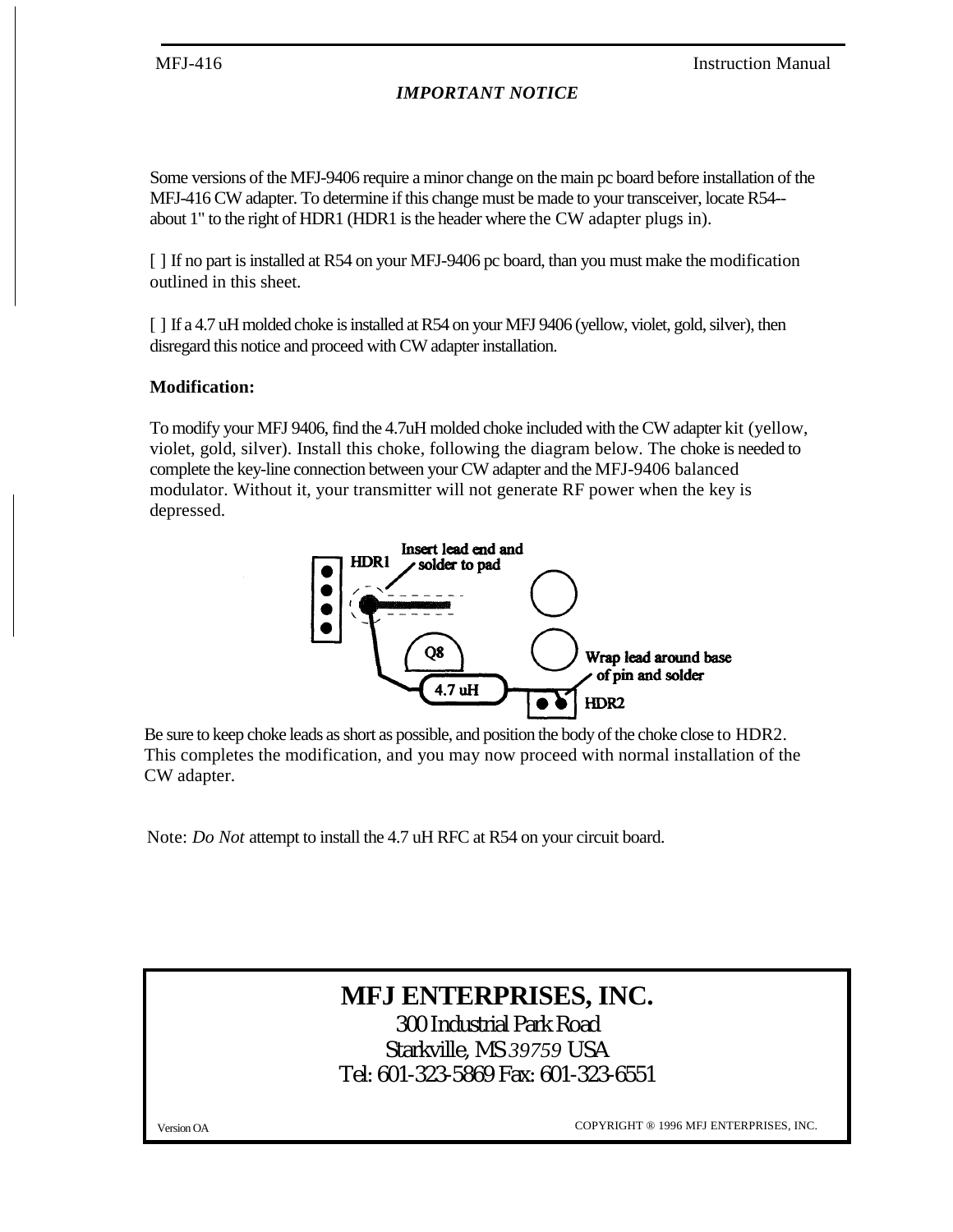### **MFJ-416 CW Adapter**

**Introduction: The MFJ-416 adapter lets you communicate on CW using the MFJ 9406. No mode selection is needed-simply tune in and start sending. Semi-QSK switching activates the transmitter and inserts the correct frequency-offset (offset may be adjusted to preference by resetting an internal trimpot). The MFJ-416 works with manual or semiautomatic keys, and with most electronic keyers. A built-in sidetone generator provides audible feedback. The CW note generated by the MFJ-9406 is Al carrier, not an audioderived tone. Control gates are timed to ensure strong first-character attack, chirp-free offset switching, and comfortable QSK-hold time. FET control gates prevent adapter interaction with the MFJ-9406's normal SSB operation.**

**Installation: The diagram below illustrates how to install your adapter. Simply slip the adapter board socket onto the 4-pin header at the rear of the transceiver's main pc board, as shown. Secure in place with a #6 screw, using the mounting stud located at the rightrear corner of the main board. Tack-solder the attached wire lead to the right-hand pin of the radio's** *Fine Tuning* **control**

**Sidetone: If you wish to use the sidetone generator built into your electronic keyer, remove the shorting pin from HDR1 on the adapter board. This will disable the sounder.**

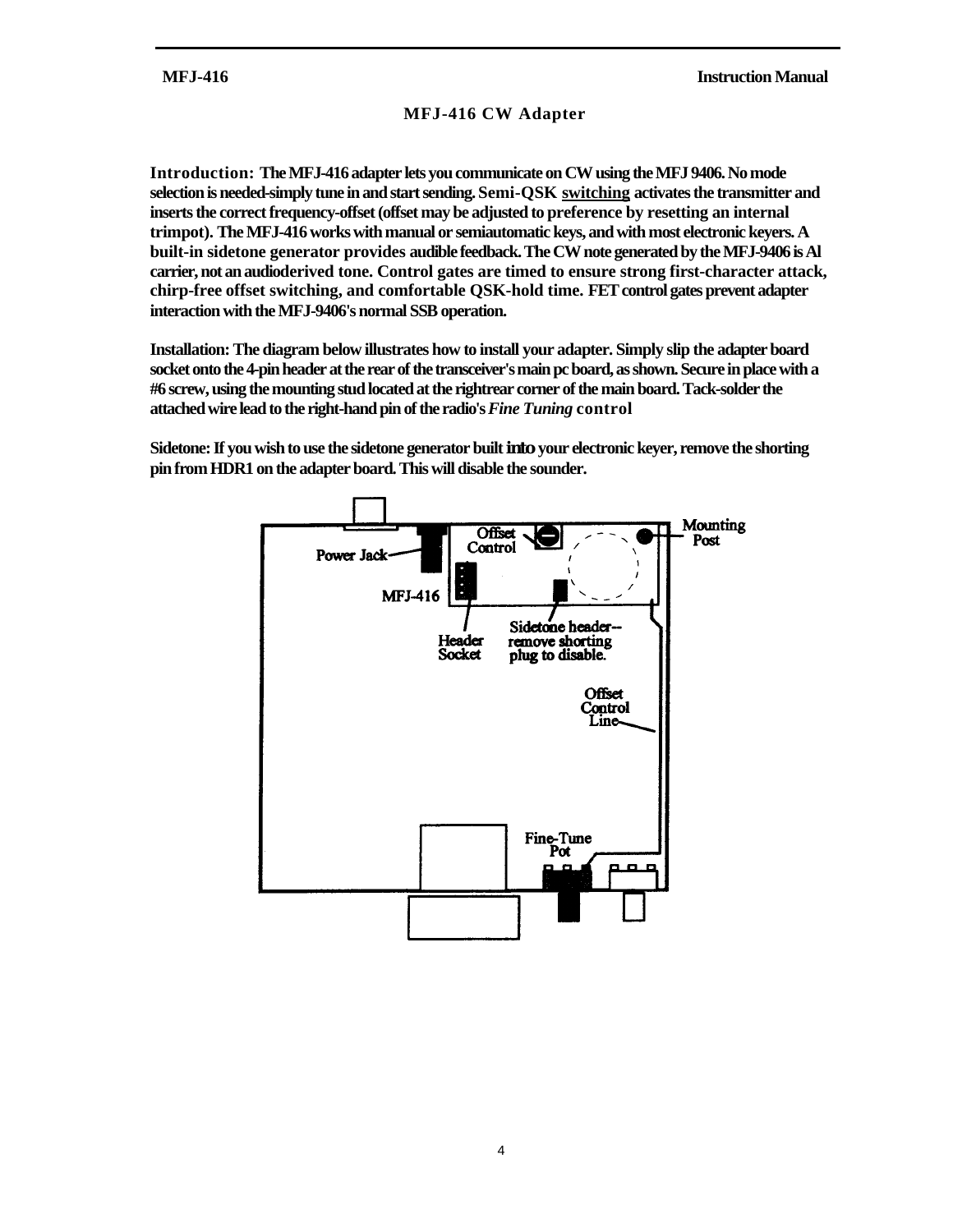#### MFJ-416

**Theory of Operation:** Please refer to the schematic shown below:



**Key Switch:** A ground-path through the key jack activates DC switch Q1, providing logic-high output. This, in turn, activates PTT switch Q3, balanced-modulator keying switch Q2, VFO frequency-offset switch Q4, and sidetone generator P1.

**Semi-QSK Switch Q3:** When Q3 conducts, it provides a ground path that activates the transceiver's relay driver. RC circuit R4/C 1 delays PTT drop, providing approximately 1/2-second semi-QSK holdtime between CW characters. Blocking diode D2 isolates the LC hold circuit from other gates on the Q 1 control line.

**CW Keying Switch Q2:** When FET-switch Q2 conducts, it unbalances the transmitter's modulator (U5), forcing carrier generation.

**Transmit Offset Switch Q4:** When Q4 conducts, it passes a DC bias to the radio's *Fine Tune* control. This overrides the control's normal bias, forcing the VFO to oscillate approximately 600-Hz higher in frequency (offset bias can be adjusted by R6 to suit operator preference). R5/C2 provides a short hold-delay to the gate of Q4 to ensure that offset bias persists beyond CW-character completion. Blocking diode D3 isolates Q4 from receive-mode bias, and C4 bypasses 50-MHz RF pickup on the control line.

**Sidetone Generator P1:** When Q1 goes high, piezoelectric sounder P1 activates to emit a 2.4-kHz sidetone note. Current-limiting resistor R7 sets volume level, and C3 bypasses AF hash generated during oscillation.

**General:** Once installed, the MFJ-416 is powered at all times. Under normal operating conditions, you can expect your MFJ-9406 to deliver 5-8 Watts CW output into a 50Ohm load. The adapter has been tested for RF immunity, and may be used with the MFJ9406 to drive six meter linear amplifiers such as the Mirage A1015-G.